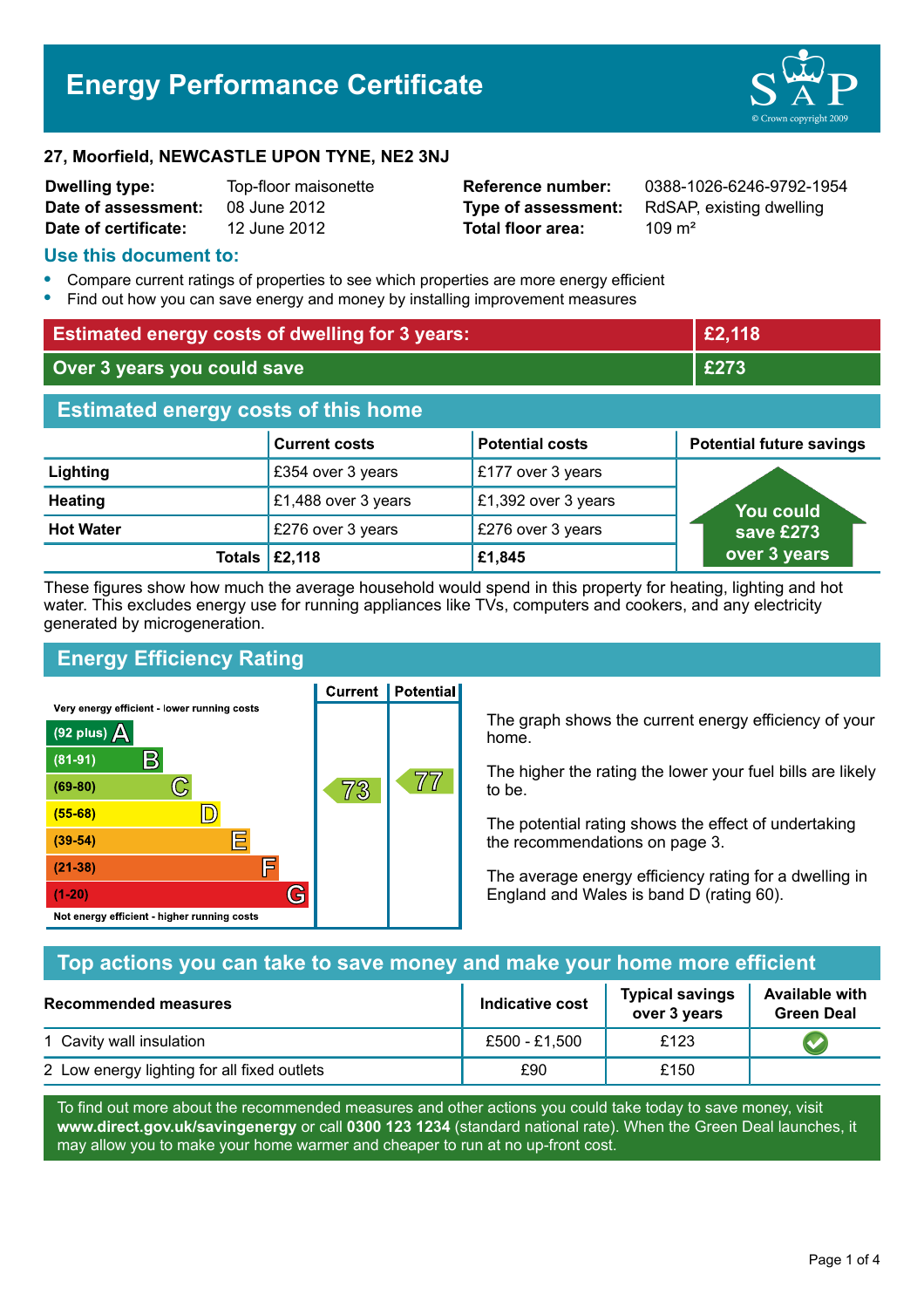# **Summary of this home's energy performance related features**

| <b>Element</b>        | <b>Description</b>                             | <b>Energy Efficiency</b> |
|-----------------------|------------------------------------------------|--------------------------|
| Walls                 | Cavity wall, as built, no insulation (assumed) | ★★☆☆☆                    |
| Roof                  | Roof room(s), insulated (assumed)              | ★★★★☆                    |
| Floor                 | (other premises below)                         |                          |
| Windows               | Mostly double glazing                          | ★★★☆☆                    |
| Main heating          | Boiler and radiators, mains gas                | ★★★★☆                    |
| Main heating controls | Programmer, room thermostat and TRVs           | ★★★★☆                    |
| Secondary heating     | None                                           |                          |
| Hot water             | From main system                               | ★★★★☆                    |
| Lighting              | No low energy lighting                         | *****                    |

Current primary energy use per square metre of floor area: 155 kWh/m² per year

The assessment does not take into consideration the physical condition of any element. 'Assumed' means that the insulation could not be inspected and an assumption has been made in the methodology based on age and type of construction.

See addendum on the last page relating to items in the table above.

#### **Low and zero carbon energy sources**

Low and zero carbon energy sources are sources of energy that release either very little or no carbon dioxide into the atmosphere when they are used. Installing these sources may help reduce energy bills as well as cutting carbon. There are none provided for this home.

# **Opportunity to benefit from a Green Deal on this property**

When the Green Deal launches, it may enable tenants or owners to improve the property they live in to make it more energy efficient, more comfortable and cheaper to run, without having to pay for the work upfront. To see which measures are recommended for this property, please turn to page 3. You can choose which measures you want and ask for a quote from an authorised Green Deal provider. They will organise installation by an authorised installer. You pay for the improvements over time through your electricity bill, at a level no greater than the estimated savings to energy bills. If you move home, the Green Deal charge stays with the property and the repayments pass to the new bill payer.

For householders in receipt of income-related benefits, additional help may be available.

To find out more, visit **www.direct.gov.uk/savingenergy** or call **0300 123 1234**.

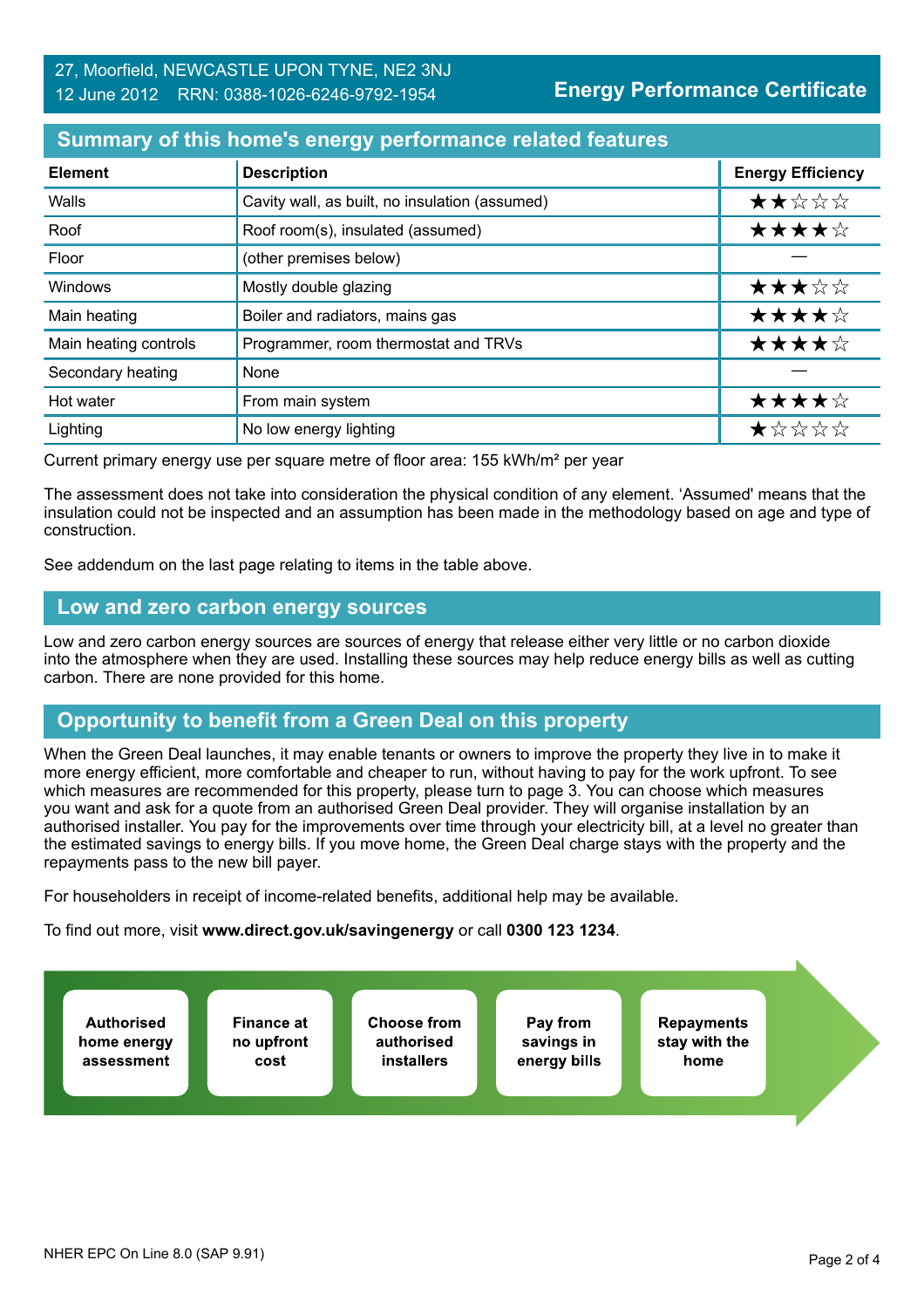#### 27, Moorfield, NEWCASTLE UPON TYNE, NE2 3NJ 12 June 2012 RRN: 0388-1026-6246-9792-1954

# **Recommendations**

The measures below will improve the energy performance of your dwelling. The performance ratings after improvements listed below are cumulative; that is, they assume the improvements have been installed in the order that they appear in the table. Further information about the recommended measures and other simple actions you could take today to save money is available at **www.direct.gov.uk/savingenergy**. Before installing measures, you should make sure you have secured the appropriate permissions, where necessary. Such permissions might include permission from your landlord (if you are a tenant) or approval under Building Regulations for certain types of work.

Measures with a green tick are likely to be fully financed through the Green Deal, when the scheme launches, since the cost of the measures should be covered by the energy they save. Additional support may be available for homes where solid wall insulation is recommended. If you want to take up measures with an orange tick  $\bullet$ , be aware you may need to contribute some payment up-front.

| <b>Recommended measures</b>               | <b>Indicative cost</b> | Typical savings<br>per year | <b>Rating after</b><br>improvement | <b>Green Deal</b><br>finance |
|-------------------------------------------|------------------------|-----------------------------|------------------------------------|------------------------------|
| Cavity wall insulation                    | £500 - £1,500          | £41                         | C75                                |                              |
| Low energy lighting for all fixed outlets | £90                    | £50                         | C77                                |                              |

# **Choosing the right package**

Visit **www.epcadviser.direct.gov.uk**, our online tool which uses information from this EPC to show you how to save money on your fuel bills. You can use this tool to personalise your Green Deal package. Public services all in one place



| <b>Green Deal package</b>          | Typical annual savings      |
|------------------------------------|-----------------------------|
| Cavity wall insulation             | <b>Total savings of £41</b> |
| Electricity/gas/other fuel savings | f0/fd1/f0                   |

You could finance this package of measures under the Green Deal. It could **save you £41 a year** in energy costs, based on typical energy use. Some or all of this saving would be recouped through the charge on your bill.